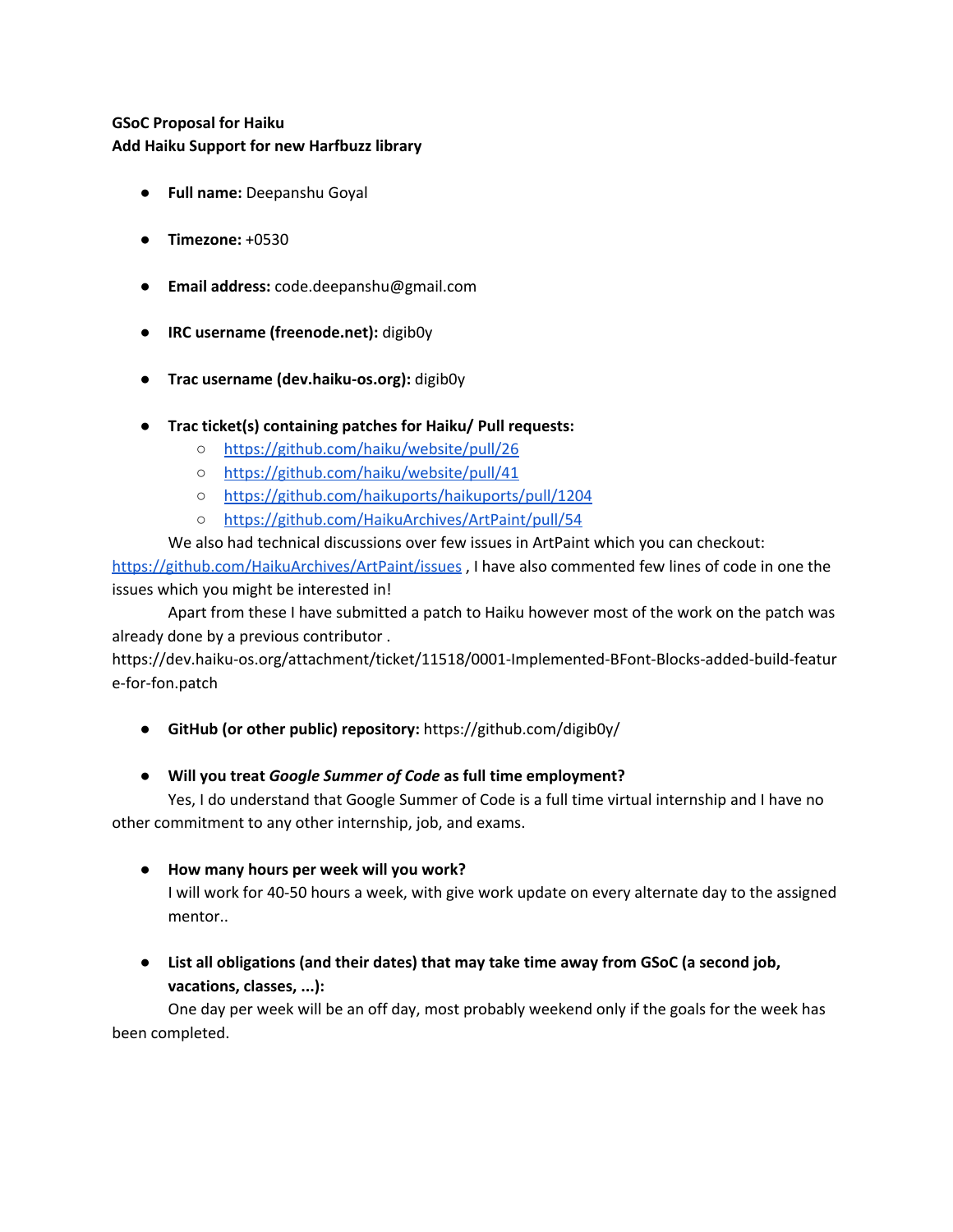- **Are you using** *Google Summer of Code* **to fulfill a university requirement -- internship, class credit, ..? (If yes, you need to provide confirmation that your school approves. Remember,** *Google Summer of Code* **is a remote software development internship.)** No, it's just for playing around with code, develop my skills, have fun and earn profit.
- **Estimated last day of classes/exams:** 25 April 2017, that means I can start early, explore and learn more about Haiku API.

# **Introduction**

I am an engineering student of Christ University, Bengaluru, India. I'm pursuing a degree in Bachelor of Technology in Computer Science and Engineering.

I have taken classes on C, learned C++ by reading and working out various books including the one by DarkWyrm which gives an introduction to Haiku API.

I have been a previous Google Code In student where I work with Haiku for the first time, I can recall the first time I ever co[n](http://en.wikipedia.org/wiki/Internet_Relay_Chat)nected to an **[IRC](http://en.wikipedia.org/wiki/Internet_Relay_Chat)** channel during GCI 2014; it was both my interest in the GCI task and my attraction to the positive, friendly environment on #haiku that convinced me to continue working with Haiku.

I am hooked to open-source software development, an ambitious outgrowth of my personal interests to create [free](https://www.gnu.org/philosophy/free-sw.html) (as i[n](http://c2.com/cgi/wiki?FreeAsInBeer) [freedom!](http://c2.com/cgi/wiki?FreeAsInBeer)) and [open-source](http://c2.com/cgi/wiki?OpenSource) content.

- I like t[o](http://quora.com/) [write](http://quora.com/) and read.
- I love to code.
- I enjoy sharing my experiences.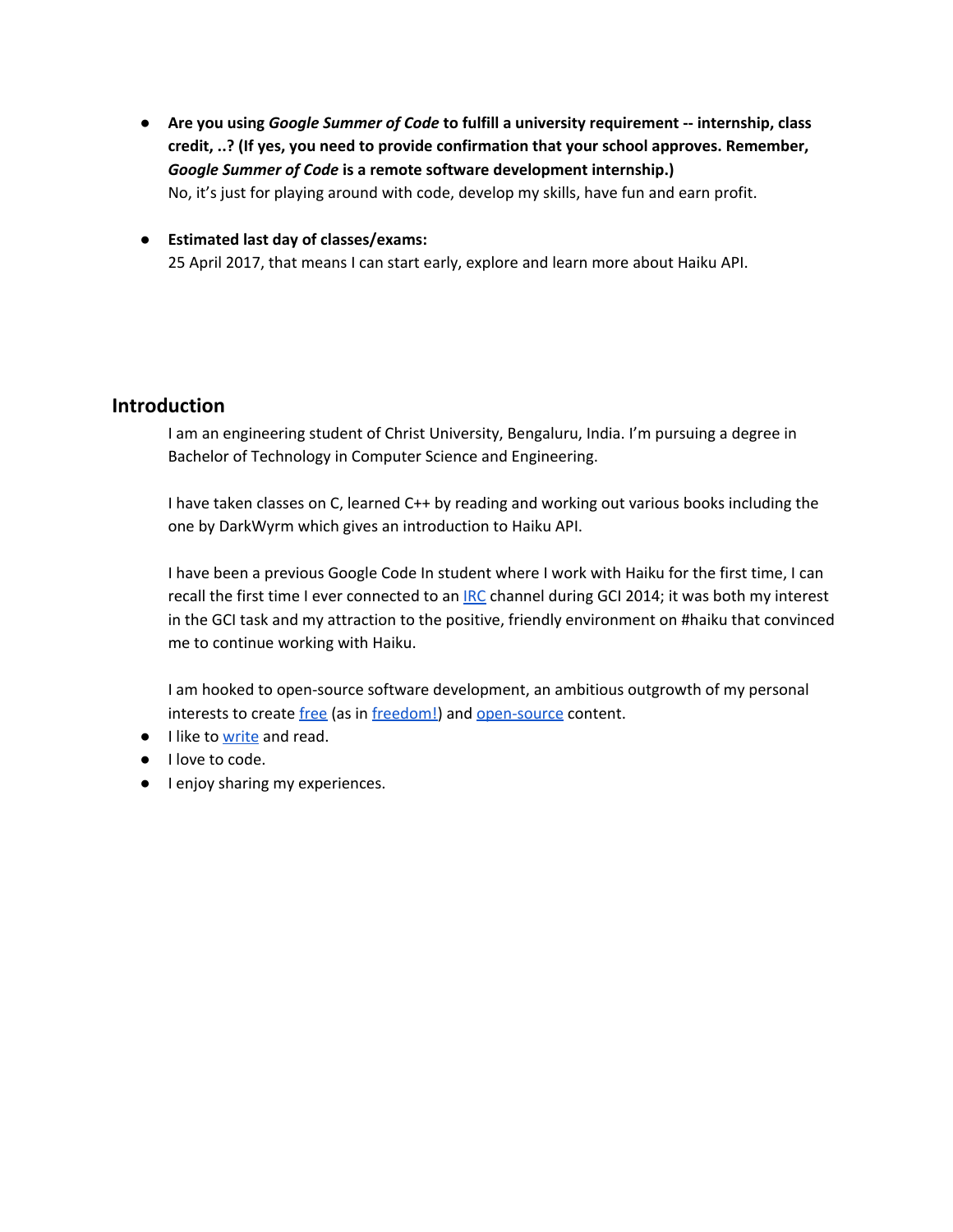# **Project Proposal**

**Title:** Add Haiku support for Harfbuzz library.

## **Description:**

Text is the primary means of communication in computers, and is bound to be so for the decades to come. With the widespread adoption o[f](http://www.unicode.org/) [Unicode](http://www.unicode.org/) as the canonical character set for representing text a whole new domain has been opened up in a desktop system software design.

HarfBuzz uses GLib for Unicode functions (to get few Unicode character properties an normalisation). It can also use ICU for this, or a small bundled library called UCDN. If HarfBuzz is built without GLib or ICU, it will use UCDN. Alternatively we can provide the Unicode callbacks to interface with something else.

FreeType is used for loading fonts and glyph metrics etc. We can also build HarfBuzz without FreeType and use HarfBuzz's internal font functions.

Font rendering should be reworked to use the HarfBuzz library (The Harfbuzz package contains an OpenType text shaping engine.), instead of just Freetype, providing support for ligatures and bidirectional text output.

#### **Goals:**

-Rendering of Devanagari and other scripts using ligatures properly, allowing use of the system to view and edit text in the Hindi language

**-** Automatic font installation**:** This feature involves automatic detection of missing fonts, and installing them.

- Add Haiku Support to new Harfbuzz Library.

## **Timeline**

## ○ **Community bonding period (May)**

Spend time interacting with community members and learn more about Haiku Project. The period can also be used to further refine, discuss and plan the components of proposal which are not very clear.

Also, help plan out roadmap, create/fix minor issues and familiarize myself with the codebase.

## **○ First month of coding (June)**

-A survey of current situation of rendering with multiple screenshots taken across different operating systems keeping in mind in web pages, in applications (labels, buttons, etc).StyledEdit & Terminal.

-Create an example application which could render some text using two tools: FreeType and Harfbuzz.

**○ Second month of coding (July)**